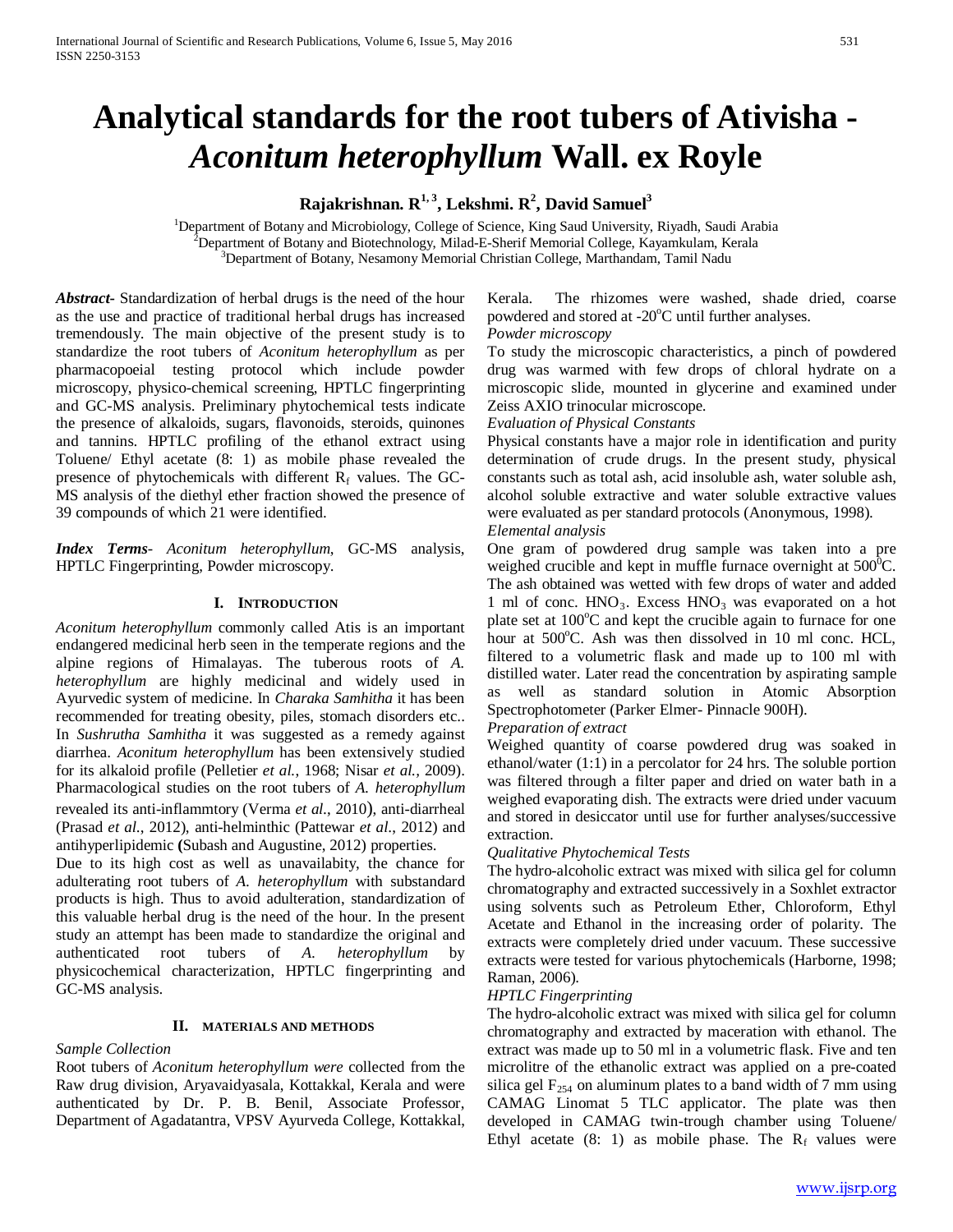determined by photodocumentation performed using CAMAG photo-documentation chamber and the plates were scanned under 254 nm, 366 nm and 620 nm after derivatisation using CAMAG Scanner (Sethi, 1996).

*GC-MS Analysis*

The hydro-alcoholic extract was mixed with silica gel for column chromatography and extracted by maceration with diethyl ether.

#### **III. RESULTS AND DISCUSSION**

#### **Powder Microscopy**

The dried root tuber powder of *A. heterophyllum* under microscope shows, overlapping layers of polygonal cells of cork in surface view and the same in longitudinally cut mode with underlying cortical parenchyma containing starch; compact cortical parenchyma cells which are slightly thick walled having no intercellular space but with lot of starch grains; fragments of bundled short simple pitted xylem vessels and tracheids; group of few or isolated squarish to elliptical sclereids with lateral wall thickening having simple pits all over the surface; few fragments of comparatively larger scalariform vessels; lot of parenchyma fragments with round to oval shaped simple and mostly 2 to 3 compound starch grains scattered throughout the powder (Fig. 1).



#### **Physicochemical analysis**

In the present study, physical constants such as total ash, acid insoluble ash, water soluble ash, alcohol soluble extractive and water soluble extractive values were evaluated (Table 1). The amount of macro and micro elements analyzed in the rhizome of *A. heterophyllum* is given in Table 2. The macronutrients - Na and K were analyzed and it was revealed that potassium content is much higher in than sodium. The concentration of heavy metals such as Pb, Cu, Mn, Cr and Fe was also and found to be in permissible limits. The essential heavy metals such as Cu, Zn, Fe and Mn play many biochemical and physiological functions in plants (Nagajyothi *et al*., 2010).

| Table 1: Physicochemical parameters of the |  |
|--------------------------------------------|--|
| rhizome of A. heterophyllum                |  |

| <b>Parameters</b>          | <b>Results</b><br>$(n=3 \frac{9}{6} \text{ w/w})$ |
|----------------------------|---------------------------------------------------|
| Foreign matter             | Nil                                               |
| Total Ash                  | 2.04                                              |
| Acid insoluble Ash         | 0.40                                              |
| Water soluble Ash          | 0.94                                              |
| Alcohol soluble extractive | 5.06                                              |
| Water soluble extractive   | 24.80                                             |

The extract was made up to 10 ml in a volumetric flask and analyzed for composition by GC-MS. The study was carried out on a 5975C Agilent system equipped with a DB-5ms Agilent fused silica capillary column  $(30 \times 0.25 \text{ mm} \text{ ID}; \text{ film thickness})$ : 0.25 μm), operating in electron impact mode at 70 eV.

**Table 2: Concentration of various elements in the rhizome of** 

| A. heterophyllum |                          |  |
|------------------|--------------------------|--|
| <b>Elements</b>  | Concentration<br>(mg/Kg) |  |
| Na               | 32.4                     |  |
| K                | 4757                     |  |
| Mn               | 11.7                     |  |
| Cr               | 1.7                      |  |
| Ph               | 1.2                      |  |
| Cu               | 5.2                      |  |
| Fe               | 216                      |  |
| $Z_{n}$          | 15.1                     |  |

# **Qualitative Phytochemical Screening**

The petroleum ether and chloroform extracts of the tubers of *Aconitum heterophyllum* showed the presence of alkaloids, sugars and steroids while sugars, flavonoids and steroids were seen in ethyl acetate and methanol extracts. The ethyl acetate extract also contain quinones and tannins were seen in the methanol extract. The extractive yield was maximum in methanol followed by petroleum ether (Table 3).

**Table 3: Preliminary phytochemical tests of** *A. heterophyllum*  **successive extracts**

| <b>Test</b>     | ether     | Petroleum Chloroform | Ethyl<br>Acetate | Methanol  |
|-----------------|-----------|----------------------|------------------|-----------|
| Alkaloid        | $^{+}$    | $\pm$                |                  |           |
| Carbohydrate    | $^{+}$    |                      | $\pm$            |           |
| Carboxylic acid |           |                      |                  |           |
| Coumarins       |           |                      |                  |           |
| Flavanoids      |           |                      | $\ddot{}$        | $\ddot{}$ |
| Phenol          |           |                      |                  |           |
| Quinone         |           |                      | $\overline{+}$   |           |
| Resins          |           |                      |                  |           |
| Steroid         | $\ddot{}$ | $\mathrm{+}$         | $\overline{+}$   |           |
| Saponins        |           |                      |                  | $^{+}$    |
| Tannin          |           |                      |                  |           |
| Terpenoid       |           |                      |                  |           |

# **HPTLC Fingerprinting**

The methanol extract of the rhizome of *A. heterophyllum* was subjected to HPTLC analysis using solvent system Toluene – Ethyl acetate (8:1) as mobile phase and the  $R_f$  values and colour of the spots were recorded (Table 4). Even though two concentrations, 5 and 10 microlitres of the extract were used, the result was made based on the 10 microlitre of the sample as the number of spots observed optimum at this concentration. The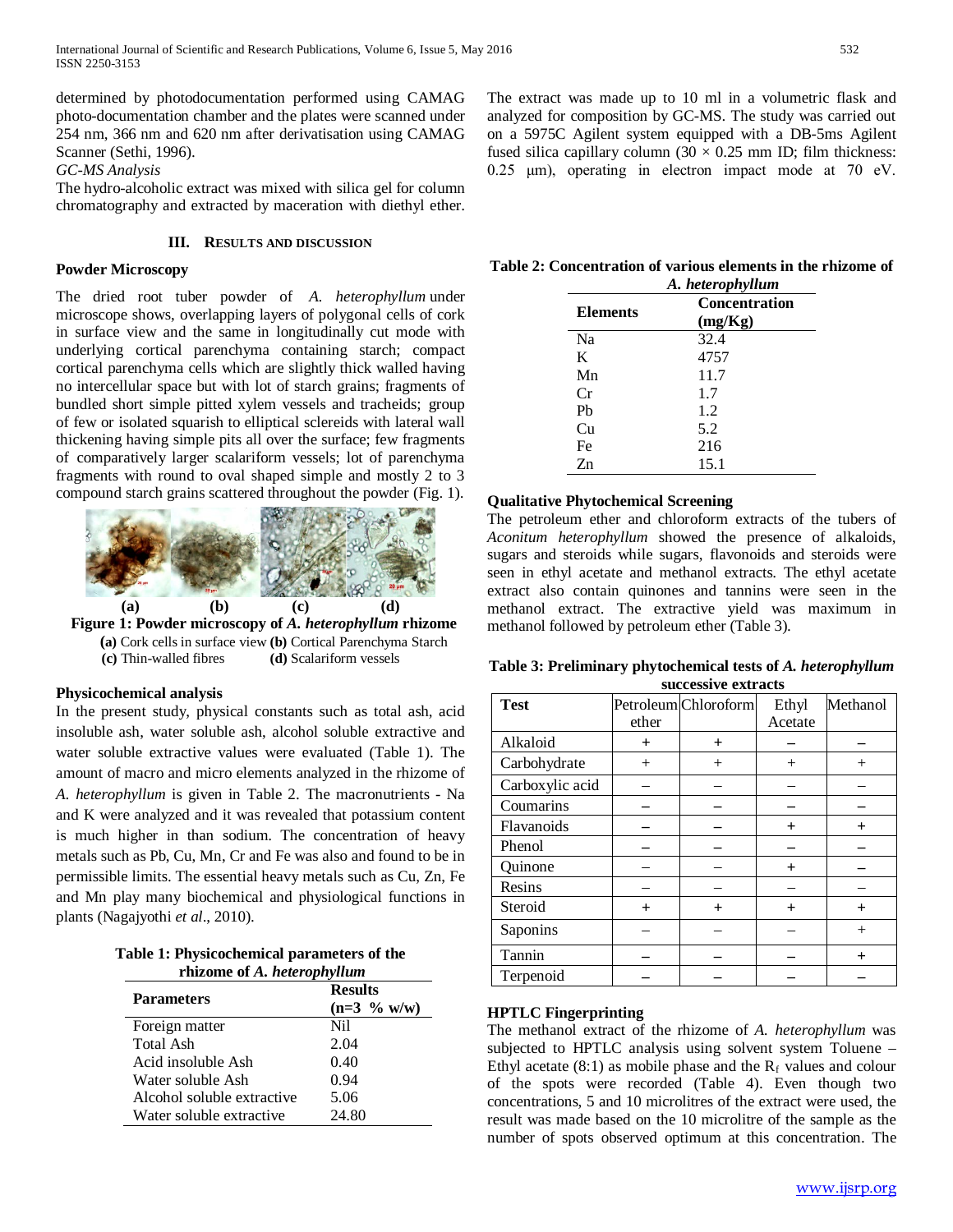HPTLC images shown in Fig. 2 indicate that all sample constituents were clearly separated without any tailing and diffuseness. TLC photo-documentation revealed presence of many phytoconstituents with different  $R_f$  values (Table 4) while densitometric scan of the plates showed numerous bands under 254 nm, 366nm and 620 nm. On photodocumentation there were 6 spots under 254 nm, 7 spots under 366 nm and 10 spots under 620 nm post-derivatisation with vanillin sulphuric acid spray reagent (Figure 2). Densitometric scan at 254 nm (Figure 3) revealed 10 peaks corresponding to 10 different compounds in the ethanol extract with  $R_f$  0.14 (32.19%), 0.30 (23.24%), 0.39 (18.69%), 0.61 (8.52%) and 0.69 (8.17%) being the major peaks. Densitometric scan at 366 nm (Figure 4) showed 8 peaks, and peaks with  $R_f$  0.04 (14.52%), 0.12 (8.08%), 0.30 (8.20%) and 0.56 (50.69%) were the major peaks detected. Densitometric scan at 620 nm (Figure 5) showed 8 peaks, peaks with  $R_f$  0.14 (23.86%), 0.26 (20.29%), 0.37 (19.47%) and 0.52 (14.58%) being the major ones. Taking the advantage of its low-cost, flexible mobile phase composition, and easy post-derivatization, HPTLC is still keeping active and alive in herbal medicines quality control programmes (Upton, 2010).



**Figure 2: HPTLC photo documentation of ethanol extract of**  *A. heterophyllum*

Table 4:  $R_f$  values of ethanol extract of root tuber of  $A$ . *heterophyllum* **(10 µl)**

| At 254 nm        | At 366 nm          | After<br>derivatisation |
|------------------|--------------------|-------------------------|
| $0.06$ (L Green) | 0.06(FL Violet)    | $0.06(L$ Violet)        |
|                  |                    | $0.08(L$ Violet)        |
| $0.16$ (Green)   | $0.16$ (F Violet)  | 0.16(D Brown)           |
|                  | $0.24$ (FL Violet) |                         |
| $0.29$ (Green)   | $0.29$ (FL Violet) | $0.29$ (Violet)         |
|                  | $0.33$ (FL Violet) |                         |
| $0.37$ (L Green) |                    |                         |
|                  |                    | $0.39$ (Violet)         |
|                  | $0.41$ (FL Violet) |                         |
| $0.45$ (L Green) |                    |                         |
|                  |                    | $0.49(L$ Violet)        |
|                  |                    | $0.52(L$ Violet)        |
|                  | $0.54$ (F Aqua)    |                         |
|                  |                    | $0.58(L$ Violet)        |
| $0.64$ (L Green) |                    | $0.64$ (L Violet)       |
|                  |                    | $0.75(L$ Violet)        |

**\*F-Fluorescent, L-Light, D-Dark**



**Figure 3: Densitometric scan of ethanol extract of** *A. heterophyllum* **at 254 nm**



**Figure 4: Densitometric scan of ethanol extract of root tuber of** *A. heterophyllum* **at 366 nm**



**Figure 5: Densitometric scan of ethanol extract of root tuber of** *A. heterophyllum* **after derivatisation**

#### **GC-MS Analysis**

GC-MS chromatogram of the diethyl ether extract of the tubers of *A. heterophyllum* showed 39 peaks indicating the presence of as much as compounds and were presented in Table 5. Of the 39 compounds, 21 compounds got matched with the library and were identified. Certain constituents even though exhibited high percentage composition but were not able to identify, as their mass fragmentation showed similarity less than 80%. The results revealed that Oleic Acid (16.93%) was the major component followed by Thymol, β-Asarone, n-Hexadecanoic acid, Octadecanoicacid, 2(3H)-Naphthalenone, 3-Cyclohexen-1 carboxaldehyde, 1H-Cycloprop[e] azulene and Caryophyllene oxide. β-Asarone was reported as a future effective therapeutic drug to manage cognitive impairment associated with neurological disorders such as Alzheimer's disease (Geng et al., 2010). Nonacosane is a straight chain hydrocarbon having antibacterial, antihypertensive, Angiotensin AT-II receptor antagonistic and saluretic activity (Mihailovi, 2011).